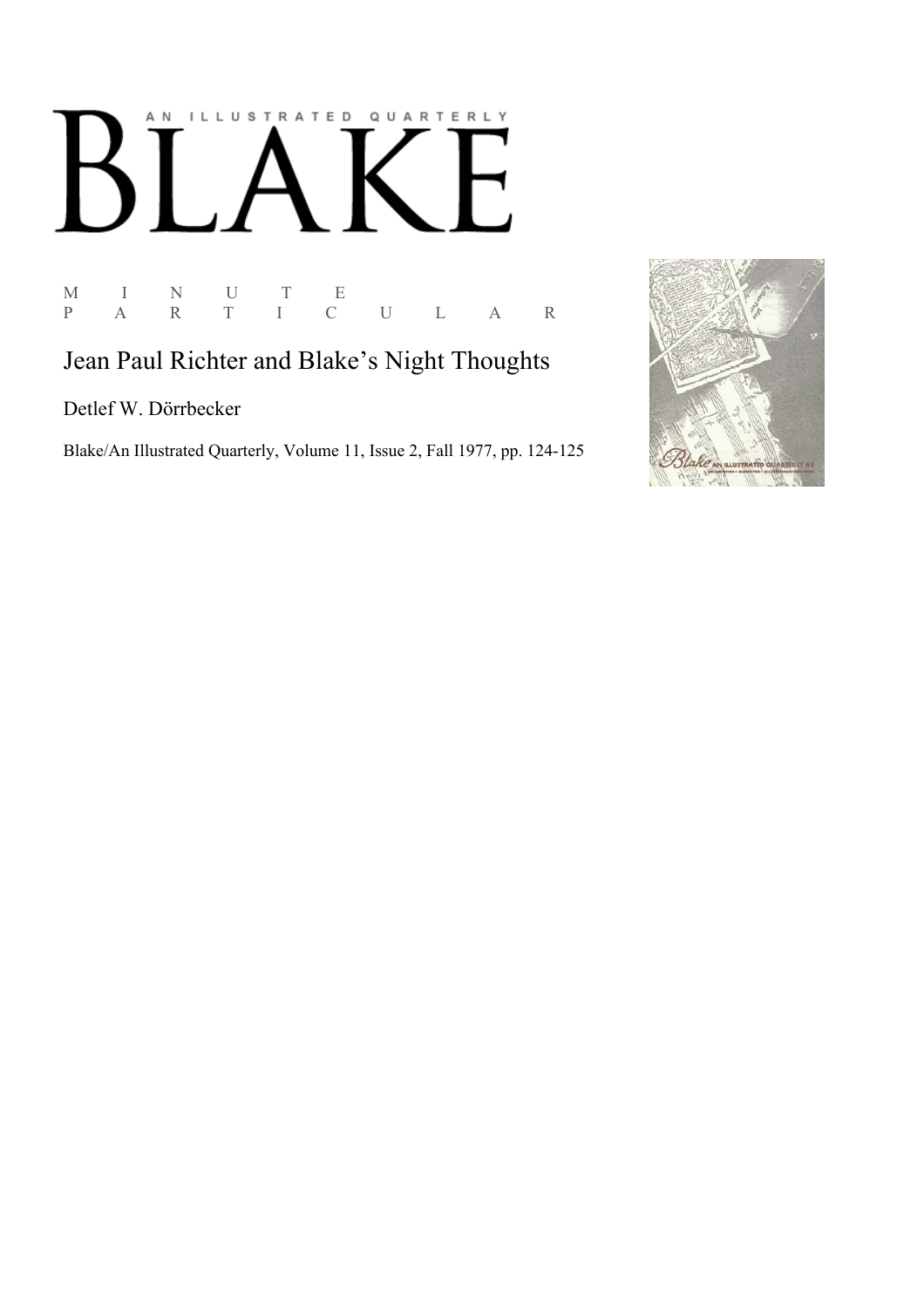## JEAN PAUL FRIEDRICH RICHTER AND BLAKE'S *NIGHT THOUGHTS*

## by Detlef W. D6rrbecker

Writing an essay which was later printed in the catalog of the Hamburg Blake exhibition, Werner Hofmann recently made a discovery in the field of early allusions to Blake.<sup>1</sup> Thus, he added another item to our Blake Records which hitherto obviously passed the eyes of Blake scholars unnoticed. This I thought important enough to be published in *Blake,*  and thus to make it known to more than just the few German speaking Blakists who might read Hofmann's article, and then go on to look up the original sources for themselves.

Hofmann pointed out that the *Vorsahule der 'Asthetik* written by Jean Paul (who in English speaking countries is better known as Jean Paul Friedrich Richter), and first published in 1804, contains what is probably the first mention of Blake ever to appear in print in Germany. As early as 1801 a copy of Young's *Night Thoughts* illustrated with Blake's engravings was anonymously given to Jean Paul by Emil August, the Hereditary Prince of Gotha. On receiving this valuable present the German poet immediately referred to the book and Blake's plates in two of his letters. Following Prof. Hofmann's hint, I here quote the relevant passages in full. In the first of these letters (which is preserved in a contemporary [?] copy only) Jean Paul thanks the donor, whom he pretends not to know:

An Erbprinz Emil August von Gotha. [Meiningen, 20 November 1801]

Vorgestern erhielt ich ein Geschenk, das mich zu einer Bitte nöthigt, deren Erfüllung das zweite ist. Youngs Nachtgedanken, die ich mit meinen eigenen vermehrte, um vergeblich zu errathen, welcher reichen Hand in der Wolke ich die Gabe verdanke. Wenn Sie, wie ich vermuthen kan, die Youngische Verklarung durch Blake hier der englische Titel [The Complaint, and the Consolation; or Night Thoughts, by Edward Young, London 1797]--vielleicht gesehen: so finden Sie meinen Wunsch zu danken gewis gerecht und den Weg dazu verzeihlich.--Die metall[ische] und künst[erische] Kostbarkeit<sup>2</sup>--die Liebe gegen meine litterarischen Wasserschöslinge-seine schöne Schmeichelei meines Geschmacks -und der Ort der Aufgabe auf die Post (es ist Gotha, wie ich höre) lassen mich errathen, dass Sie gewis diesen Geber naher kennen als ich. Darf ich an Sie, da Sie seine Nachsicht vielleicht nicht ganz misbilligen, die Bitte wagen, Ihrem Freunde meinen Dank zu übergeben und so der charge d'affaires meines Herzens zu werden? Sie werden diese Kuhnheit mit meine Vertrauen und mit meiner Sehnsucht entschuldigen und ich verlasse mich auf die Fursprache Ihres gleichges[inten] Freundes.<sup>3</sup>

In an abridged English translation the same text reads like this:

. . . Young's Night Thoughts, to which I added my own when trying, in vain, to guess whose was the munificent hand in the cloud[s]to which I am indebted for this gift. If you, as I dare assume, have possibly seen Blake's illuminated version of Young--here [I give you] the English title [The Complaint, and the Consolation; or Night Thoughts, by Edward Young, London 1797] --you will surely think my desire to express my gratitude not more than just . . . .--The metalsheathed . . . artistic treasure-- . . . makelsl me guess that doubtless you know this donor better than  $I$  do.  $\ldots$ .  $\ddots$ 

In a second letter to a friend which was most probably written on the same day, but dated differently, we are given a more detailed description of the book and Richter's reaction:

An Christian Otto. Meiningen] d. 21. Nov. 1801.

... . --Vorgestern abends fand ich von der Post eine Folio-Kapsel, und darin eine englische Folio-Ausgabe von Young mit 20 oder 25 [sic] herlichen phantastischen Kupferstichen von Blake, englisch prachtig vergoldet und Saffian [und] Atlas und alles wieder in schwarzer Lleder] Hulse; eine achte Gold[kette] geendigt mit einer grossen Perle dient stat der Zwerg-Zettel die du in Bu'cher legst. Anonym kams, ist aber vom gothaischen Erbprinzen. Ich taxier' es 15 Guineen. Die Kette bin ich gesonnen abzulosen und meiner Frau an den Hals zu henken. Es ist vielleicht nicht zweimal in Deutschland, was mir sehr bei dem Verkaufen einmal helfen kan.--<sup>5</sup>

This is how the same words might have sounded had they been written in English:

> . . . --The day before yesterday in the evening I found [delivered] from the post office a folio-box, and in it an English folio edition of Young with 20 or 25 [sic] magnificent [and] phantastic copper engravings by Blake, pompously gilded in English style and morocco [and] sateen [-bound] and all that again in [a] black l[eather] case; a genuine gold [chain] terminating in a huge pearl is used instead of the dwarf-[paper]slips that you put into books. Anonymously it arrived, but it comes from the Hereditary Prince of Gotha. I tax [i.e. value] it at 15 guineas. The chain I am inclined to detach and hang around my wife's neck. There is possibly no second copy [of the book] in Germany, [and] this sometime might help me a lot in selling it.--

These two letters reveal a rather materialistic attitude; mentioning the written and engraved contents of the volume in passing only—though respectfully and appreciatively—Jean Paul then goes on to describe the rich binding *in extenso:* and you can't tell a book from looking at the cover, can you? But of course Jean Paul Richter was too much of a poet himself not to be perfectly aware of this. Obviously he decided at least not to sell the book with those "phantastic" illustrations too soon, and he remembered it when writing down his aesthetic